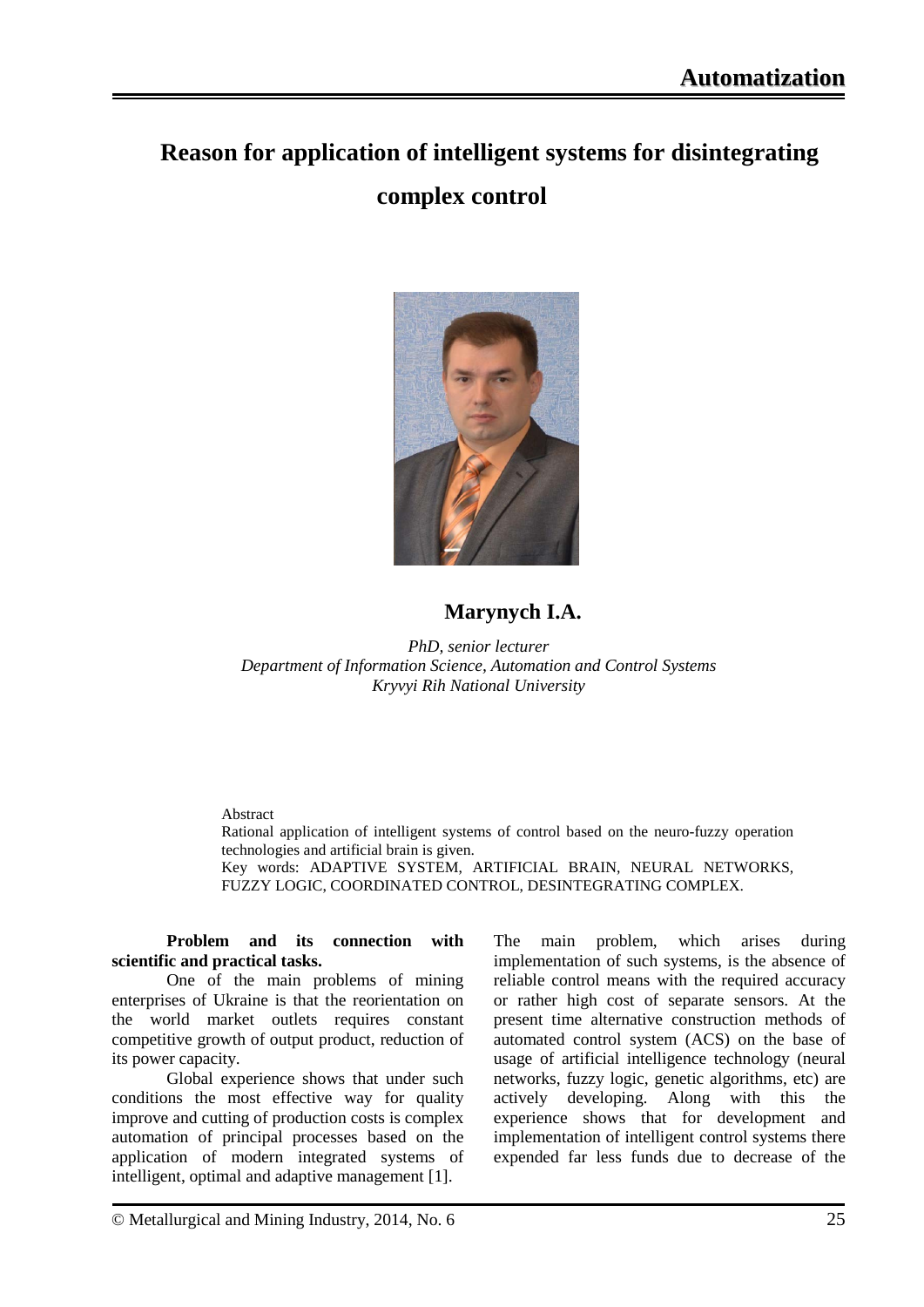necessity to use expensive equipment (sensors, utility systems).

**Research and publication analysis**. Analysis of works shows that large majority of ACS is realized on the base of application of classical approaches of control theory, adaptive and optimal systems. 1-2 channel linear systems, as a rule, are applied as mathematical models. Most of such systems are simple to carry out with the help of classical pid-regulators. Relative simplicity of implementation and comparatively high reliability of such systems conditions their application among 80-90% of industrial automation systems [1]. Along with this it is known that such systems cannot always provide the necessary quality of control, especially under the conditions of nonstationarity, persistence, retard, random disturbances, fuzzy or incomplete data. Besides, pid-regulators require permanent reconfiguration of own coefficients in the case of changing of technological situation (e.g. range in burden composition, productivity, quality etc).

**The aim of research.** The aim of research is the reason for application of intelligent systems of desintegrating complex control.

**Presentation of material and results.** Aiming for reduction of power consumption for ore benefication in common leads to the new upto-date decisions, to the usage of adaptive systems of automated coordinated control of technological stages of ore size reduction by desintegrating complex.

Herein it should be marked that the economically important fact is here not only the index of optimum performance of crusher during ore processing with as low as practicable energy usage, but also the index of steady operation with the smallest size of final crushed material. As energy costs on the following stages of benefication – cycles based on the bead mills of central discharge ball mill (MCDBM) significantly exceed the costs for crushing and running efficiency of the mill depends on the homogeneity of the output product. This is the reason why homogeneous constitution of input ore is of priority meaning.

Energy saving policy implementation is especially important for Ukrainian economy, as in conditions of acute shortage of financial, energy and material resources it allows on effective capacities of mining companies to increase extraction of valuable element into concentrate, increase its quality, reduce maintenance charges and so to cut production costs of finished products, increase its competition capacity in the world market.

Solution of this task is possible by means of implementation of energy-efficient technical means, technological and technical and organizational solutions, continuous quality control of production process, and also energy-saving control methods and automatic control systems [2, 3].

As it was mentioned above, the most energy-intensive process at mining and processing works is ore crushing. In the works [2, 5] there suggested two ways for cost reduction of electric energy for this process. The first one is improvement of equipment and ore crushing technology for reduction of product size, which goes then for crushing. There paid great attention to this direction abroad. It is calculated that increase in expenses of energy for crushing on 1 kW⋅h in order to reduce the size of crushed ore effects a saving during crushing 3÷4 kW⋅h. This is achieved both by using of closed crushing cycle and new generation of crushers. For example, application of "Svedal" crushers provides production of crushed ore with the size -16, -10 and -5 mm. During usage of such crushers at the Central mining and processing work (Kryvyi Rih city) one may save 20 mln hryvnas per year.

The other way for cost saving consists in modernization of the grinding operations themselves and creation of new aggregates. For example, the usage of vertical bead mills for crushing with rotating rotor provides energy cost saving up to 50%. At the same time in spite of a very low efficiency of bead mills, they are not worked out. It is enough to say that in USA there used 18kW⋅h of energy to produce 1 t of ready class during crushing, whereas on the native mining and processing works there required 43 kW⋅h. Investigation of operation of mill of the third stage shows that for crushing after classification in hydraulic cyclones there comes material, which contain up to 75 % of released ore grains, which do not require crushing. In this case the mills work idle, overgrinding the material, forming tailing, wearing out the lining and grinding balls, making noise and generating heat into environment.

At the present time fuzzy-set theory is widely used for formation of automatic flow control [3]. The major premises for this are: lack of precise formalized knowledge, nonlinear mode of behavior, high scale of uncertainty, complexity of formalized model (e.g. implicit dependence input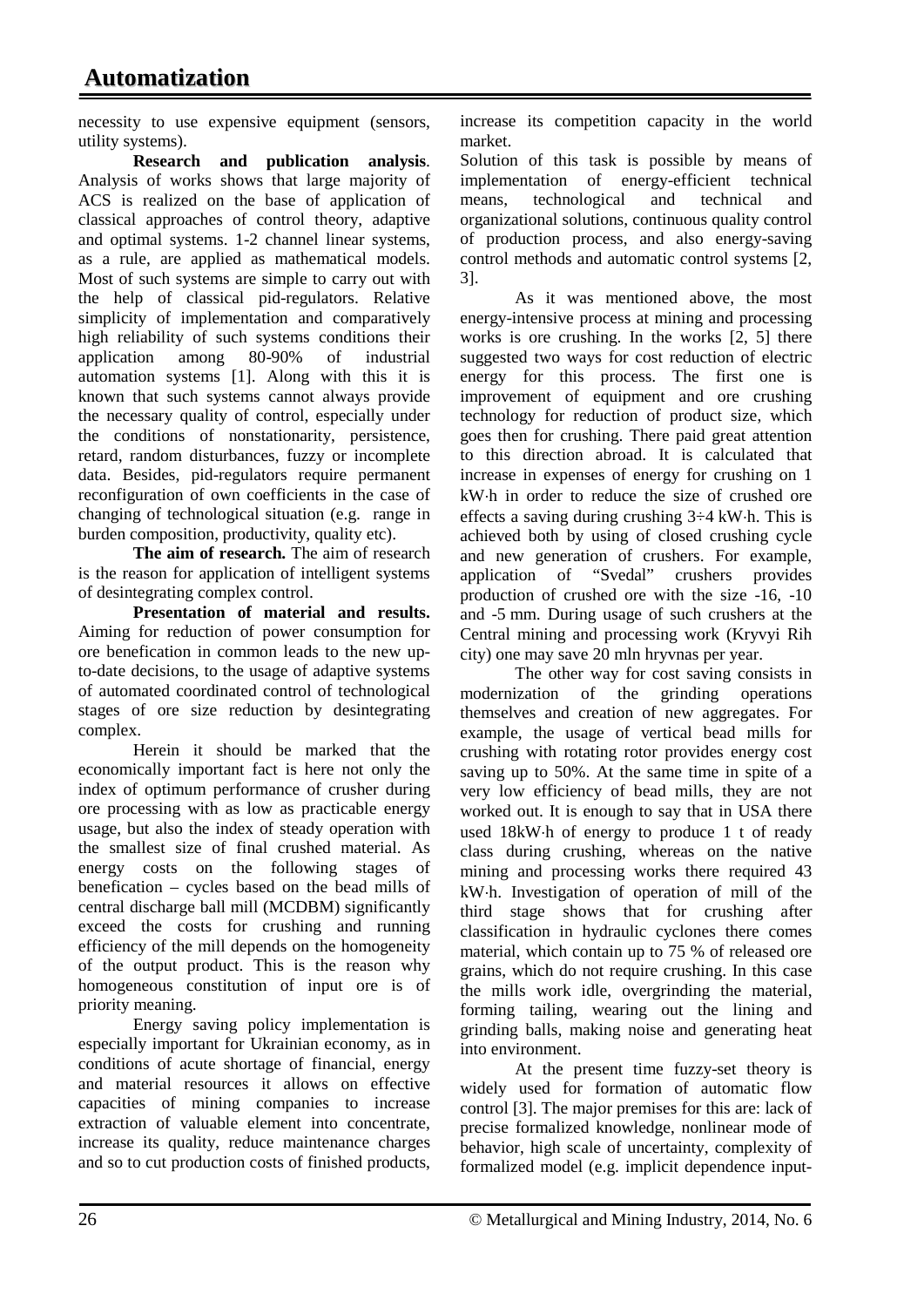output) etc. Fuzzy sets serve as straight interface between qualitative parameters included into the rules and numerical data of model input and output [3].

Over the last few years, there happened rapid growth of fuzzy-logic controller usage to manipulate complex processes, which are characterized by large degree of uncertainty. Most of fuzzy controllers, developed until now, are based on the conception [6], when the rules in controller simulate operator response for the current situation in process operation. Alternative approach uses fuzzy or back fuzzy model during control [7], because often it is much more easier to get the information as to how the process reacts to the applied impact, with the help of what it should be fixed, how and why operator reacts to the specific situation.

In the works [6-7] there considered learning systems based on the usage of neural networks and fuzzy models in the return circuit of control.

In the work [8] for identification of benefication process in conditions of ore-dressing plants there used neural network approach with further controller with algorithm based on the fuzzy logic building. Different models of realization of neurocontrol were investigated (particularly, sequential and parallel control, schemes with emulators and self-tuning).

The usage of artificial neuro-fuzzy networks (ANFN) for modeling and identification of control object – is the approach, which is usually considered as the alternative for methods, based on the physical or technological principals. Disadvantage of this method (basically the black box) is the danger of formation of unrealistic model because of insufficient information content of identification data and extra parametrisation of models. The other disadvantage in such simulation – is non- scalability of black box models, i.e. the necessity to collect the data if the object changes. Promising direction is the combination of mentioned approaches in composition of hybrid models, allowing to eliminate above mentioned disadvantages.

From the mentioned above one may conclude that the main task during synthesis of energy-efficient control of production processes of beneficiating manufacturing is the grounding and development of creation method of automatic control system in conditions of incomplete and fuzzy data about the object of control, providing the necessary quality of its benefication in accordance with current characteristics of charge stock, at maximum yield of processing line and time minimization, during which process units work out of their optimal characteristics. For mathematical description of control object in these conditions it is efficiently to use the strategy of hybrid simulation, which allows to use advantages of both analytical description of knows interrelations and the mean of "black box" for presentation of difficult-to[-formalize](http://www.multitran.ru/c/m.exe?a=118&t=133599_1_2) components.

**Conclusions.** Considering all the mentioned factors, one may say that the problem of application of artificial intelligence technology in mining practice is relatively new now and currently important. This concerns the possibility to use neural networks and fuzzy logic for controlling of technological processes of crushing and grinding and benefication of mineral products. Exactly intelligent systems due to application of certain mathematical models of human's thoughts, generalized properties, fixed nonlinearity and adaptability during securing of certain conditions allows to solve set tasks.

## **References**

- 1. Kupіn A.І. *Іntelektual'na іdentifіkatsіya ta keruvannya v umovakh protsesіv zbagachuval'noї tekhnologіi* [Intelligent identification and control in conditions of benefication technology processes] Kriviy Rіg, KTU, 2008, 204 p.
- 2. Nazarenko V.M., Nazarenko M.V., Khomenko S.A., Kupіn A.І. (2002). Stateof-the-art IT solutions for controlling of mining and beneficiation plant pits. No77, *Krivoy Rog, KTU.* p. 66-70.
- 3. Metody robastnogo, neyron-nechetkogo i adaptivnogo upravleniya [Means of robust neuron-fuzzy and adaptive management]. Under the editorship of N.D.Egupova, Moscow, Bauman MSTU , 2002, 744 p.
- 4. *Kachestvo mineral'nogo syr'ya* [Quality of mineral raw materials]. Krivoy Rog, Mineral, 2005. 544 p.
- 5. Gubin G.V., Gubina V.G. Paradoksy i al'ternativy gorno-metallurgicheskoy<br>promyshlennosti s pozitsii promyshlennosti s energopotrebleniya . Kachestvo mineral'nogo syr'ya [Antinomes and alternatives of ore mining and smelting production from the perspective of energy usage. Quality of mineral raw materials]. Collection of research papers 2002. P. 181- 188.
- 6. Morkun V.S., Porkuyan O.V., Barskiy S.N., Sotnikova T.G. (2005). Development of nonlinear controllers of